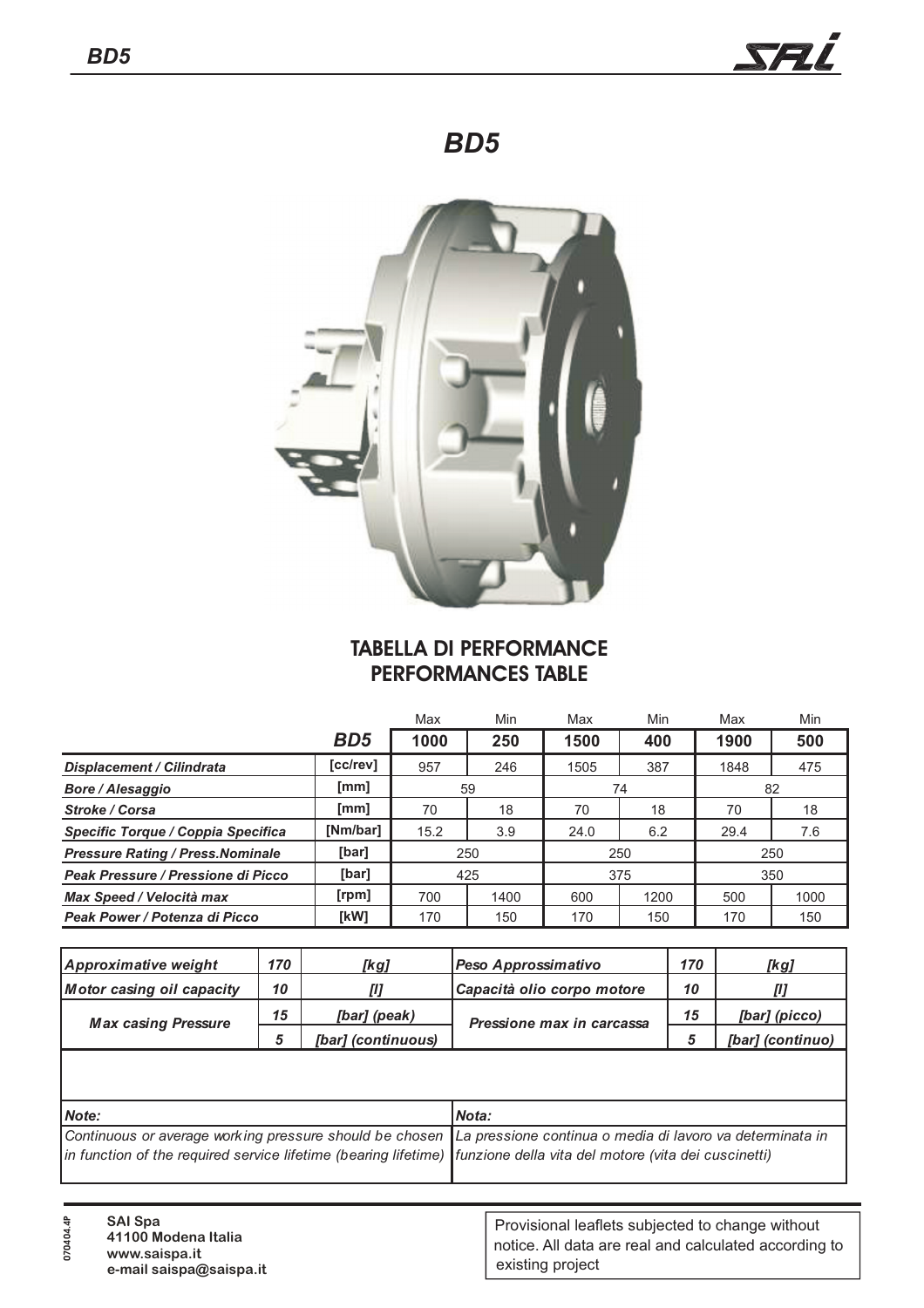

**SPLINE DATA**

| <b>DIN</b>                                    |                | 65-3-20 DIN 5480 |                  |                 | 55-2-26 DIN 5482 |                  |                 | 56 UNI 221 |                      |     |
|-----------------------------------------------|----------------|------------------|------------------|-----------------|------------------|------------------|-----------------|------------|----------------------|-----|
| B<br>А                                        | $d_0$          | 060.0            |                  |                 | 052.0            |                  |                 |            |                      |     |
| مشتما<br><b>Secretary</b>                     | $d_1$          | 065.0            | $+0.740$<br>$+0$ | H <sub>14</sub> | 055.0            | $+0.300$<br>$+0$ | H <sub>12</sub> | 056.0      | $+0.030$<br>$+0$     | H7  |
|                                               | d <sub>2</sub> | 059.0            | $+0.190$<br>$+0$ | H11             | 050.0            | $+0.160$<br>$+0$ | H11             | 065.0      | $+0.190$<br>$+0$     | H11 |
| $d_{\Omega}$<br>$d_1$ $d_2$ $d_3$ $d_4$ $d_5$ | A              | 05.25            |                  |                 | 03.5             |                  |                 | 10         | $+0.028$<br>$+0.013$ | F7  |
|                                               | $d_A$          | 054.101          |                  | H11             | 046.902          |                  | H10             |            |                      |     |
| UNI                                           | $d_3$          | 064.4            | $-0$<br>$-0.190$ | h11             | 054.5            | $-0$<br>$-0.190$ | h11             | 056.0      | $-0.010$<br>$-0.029$ | g6  |
| en er<br>o                                    | $d_4$          | 058.4            | $-0$<br>$-0.740$ | h14             | 049.0            | $-0$<br>$-0.300$ | h12             | 065.0      | $-0.010$<br>$-0.190$ | d11 |
| Ž<br>$\frac{1}{3}d_4$<br>$\mathbf{d}_2$<br>≫  | B              | Ø6               |                  |                 | 03.5             |                  |                 | 10         | $-0.013$<br>$-0.028$ | f7  |
| $d_{\rm I}$                                   | $d_B$          | 070.999          |                  | f8              | 056.953          |                  | e9              |            |                      |     |

## **OPZIONI ALBERO SHAFT OPTION**





 $14$ 073  $10$ 

10 Internal splined DIN 5480<br>11 Internal splined DIN 5480 11 Internal splined DIN 5480 11 Internal splined DIN 5480 with inner centering

SAL



Provisional leaflets subjected to change without notice. All data are real and calculated according to existing project

**SAI Spa 41100 Modena Italia www.saispa.it e-mail saispa@saispa.it**